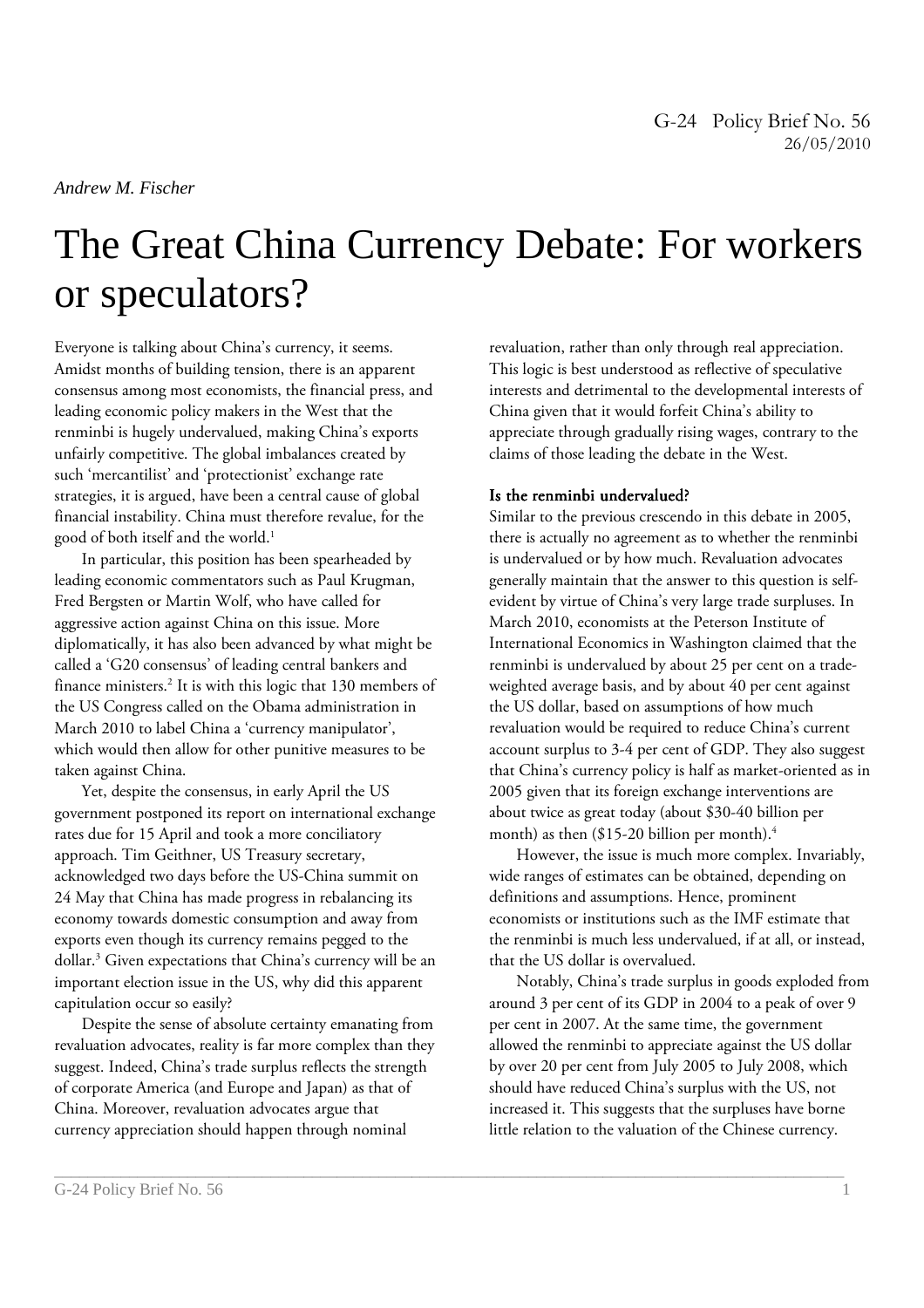Revaluation advocates have retorted that the renminbi was so undervalued that much more revaluation is needed. More sophisticated versions of this argument contend that other intervening factors, such as interest rate differentials, have prevented renminbi revaluation from inducing the necessary adjustments.<sup>5</sup>

In the midst of the squabble, Prime Minister of China Wen Jiabao asserted in March 2010 that the renminbi is not undervalued, a claim ridiculed by many in the Western media. However, as if to prove Wen correct, the trade balance of China registered a deficit in March 2010 for the first time since April 2004, due to a sharp rise in imports and fewer exports of labour-intensive goods. While probably temporary, this dip nonetheless underlines that China's trade position is more tenuous than usually appreciated.<sup>6</sup>

#### Alternative interpretations

The revaluation advocates generally ignore the nature of China's integration into networks controlled by transnational corporations (TNCs). Foreign funded enterprises accounted for 58 per cent of China's exports and imports in 2005, or even more if their subcontracting arrangements with locally-owned firms are included within a wider understanding of these networks dominated by transnational corporations (TNCs). Hence, revaluation is unlikely to have much effect on the competitiveness of Chinese exports because so much of the inputs for these exports are imported (and priced as intra-firm transfers), cancelling out the potential effect of any currency movement.<sup>7</sup>

Another important dimension is the financial account given that capital flows have a huge bearing on currency valuations. For instance, the *Financial Times* admitted in a recent editorial that estimates of undervaluation vary massively in part because of movements on the capital account. If freed, these could lead to a flood of capital outflows that might temporarily push the renminbi down instead of up.<sup>8</sup>These concerns are particularly pertinent given the huge resurgence of carry trading in East Asia since autumn 2009, which dwarfs China's surpluses and reserves many times over.

However, the TNC dimensions of such financial dynamics are rarely explored. For example, TNC transfer pricing practices, which are used for intra-firm transfers within the TNC networks that dominate China's trade, are also often used for avoiding taxes or capital controls. 9 Hence, much of the trade account might actually represent capital movements. More generally, Chinese surpluses (and

US deficits) could, in fact, represent the increased profitability of US companies operating in the global market.<sup>10</sup> As a result, the real significance of the trade data must be examined with much caution. False evaluations on the basis of such trade data can ironically serve to justify attempts to further subordinate China within these TNC networks. Indeed, Tim Geithner suggested that recent US conciliation towards China is related to Beijing's relaxation of some of the restrictions facing TNCs, such as 'indigenous innovation' rules introduced in 2009, which US corporations claimed would exclude them from public procurement contracts.<sup>11</sup> In other words, the currency confrontation might well be a bargaining chip for other strategic issues.

The disjuncture between currency appreciation and rising trade surpluses is also partly explained by rising productivity, which compensates for currency appreciation by lowering unit-labour costs. While China's success in this respect has caused it to be blamed for its overenthusiastic interventionist industrial policies, it is also important to ask; how was the consumption of its surpluses guaranteed?

Evaluation of international balance of payments data actually suggests the opposite of what the revaluation advocates claim. Arguably, financialization in the US drove consumption and deficits in the US. In turn, these drove China's high levels of investment, thereby buttressing its industrial policies and surpluses. This alternative explanation is supported by the fact that China's trade surplus only really took off in the mid-2000s, several years after the US current account deficit started to massively increase following the East Asian crisis in 1997-98 and several years after a huge surge in net foreign direct and other investment into China from about 2001 to 2005. China's entry into the WTO in 2001 obviously had some influence on these dynamics, although merely as an institutional facilitator of the more systemic rerouting of TNC-dominated production networks through China that followed the East Asian crisis.<sup>12</sup>

## Nominal or real revaluation?

\_\_\_\_\_\_\_\_\_\_\_\_\_\_\_\_\_\_\_\_\_\_\_\_\_\_\_\_\_\_\_\_\_\_\_\_\_\_\_\_\_\_\_\_\_\_\_\_\_\_\_\_\_\_\_\_\_\_\_\_\_\_\_\_\_\_\_\_\_\_\_\_\_\_\_\_\_\_\_\_\_\_\_\_\_\_\_\_\_\_\_\_\_\_\_

Many argue that China must nonetheless adjust to its de facto surplus and that this is better planned rather than brought about through instability or crises. However, adjustment can take many forms.

Revaluation advocates generally argue that adjustment needs to happen through nominal revaluation. This, it is argued, is essential to rebalance the economy towards more domestic demand and consumption by making imports